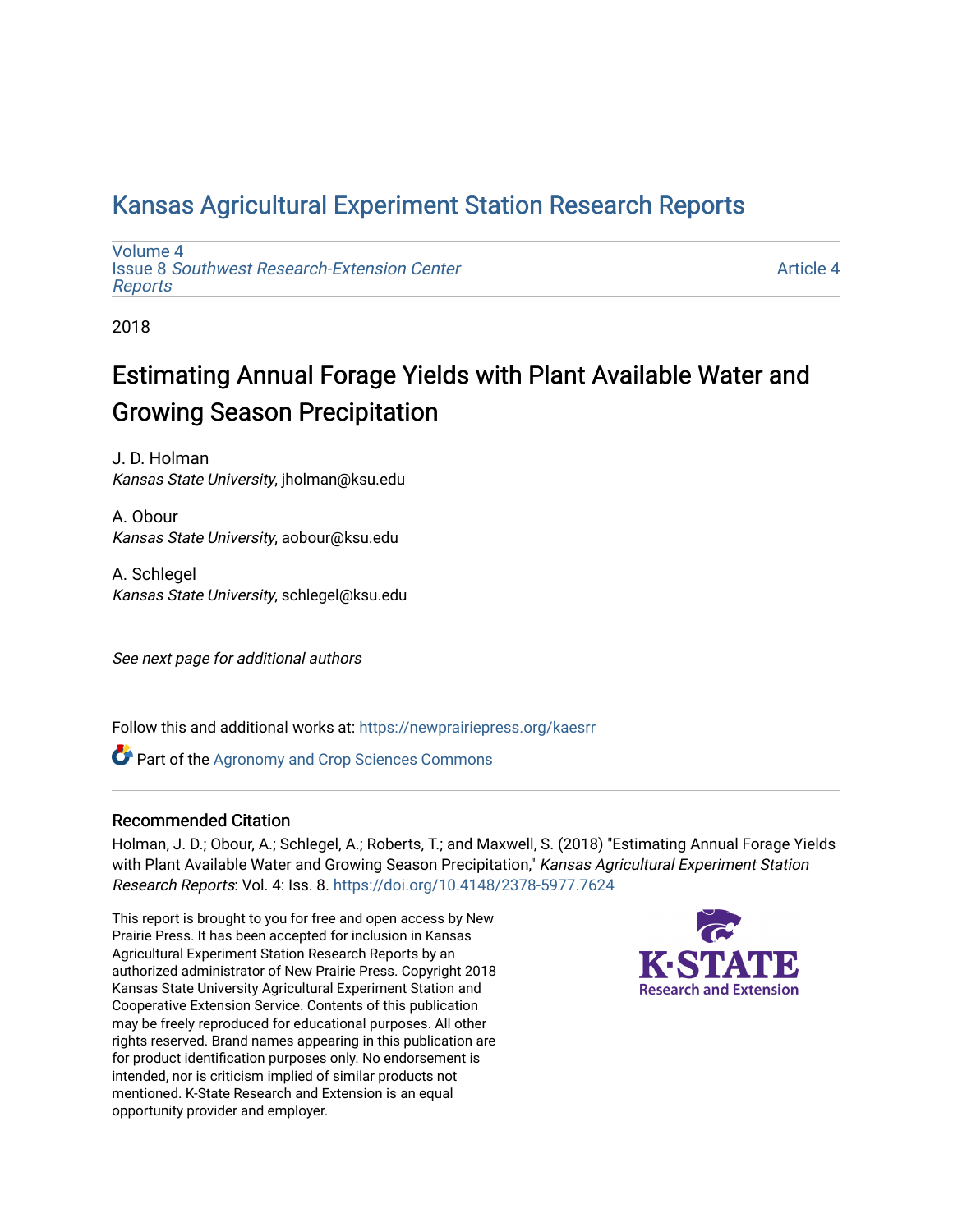## Estimating Annual Forage Yields with Plant Available Water and Growing Season Precipitation

#### Abstract

Forage production is important for western Kansas region's livestock and dairy industries and has become increasingly important as irrigation-well capacity declines. Forages require less water than grain crops and may allow for increased cropping intensity and opportunistic cropping. Being able to estimate forage production is important for determining forage availability versus forage needs. Data from several studies were used to quantify annual forage yield response to plant available water (PAW) at planting and growing season precipitation (GSP). In addition, water use efficiency was quantified. Forages evaluated included winter triticale, spring triticale, and forage sorghum.

#### Keywords

annual forage yields, plant available water, forage yield, western Kansas

#### Creative Commons License



This work is licensed under a [Creative Commons Attribution 4.0 License](https://creativecommons.org/licenses/by/4.0/).

#### Authors

J. D. Holman, A. Obour, A. Schlegel, T. Roberts, and S. Maxwell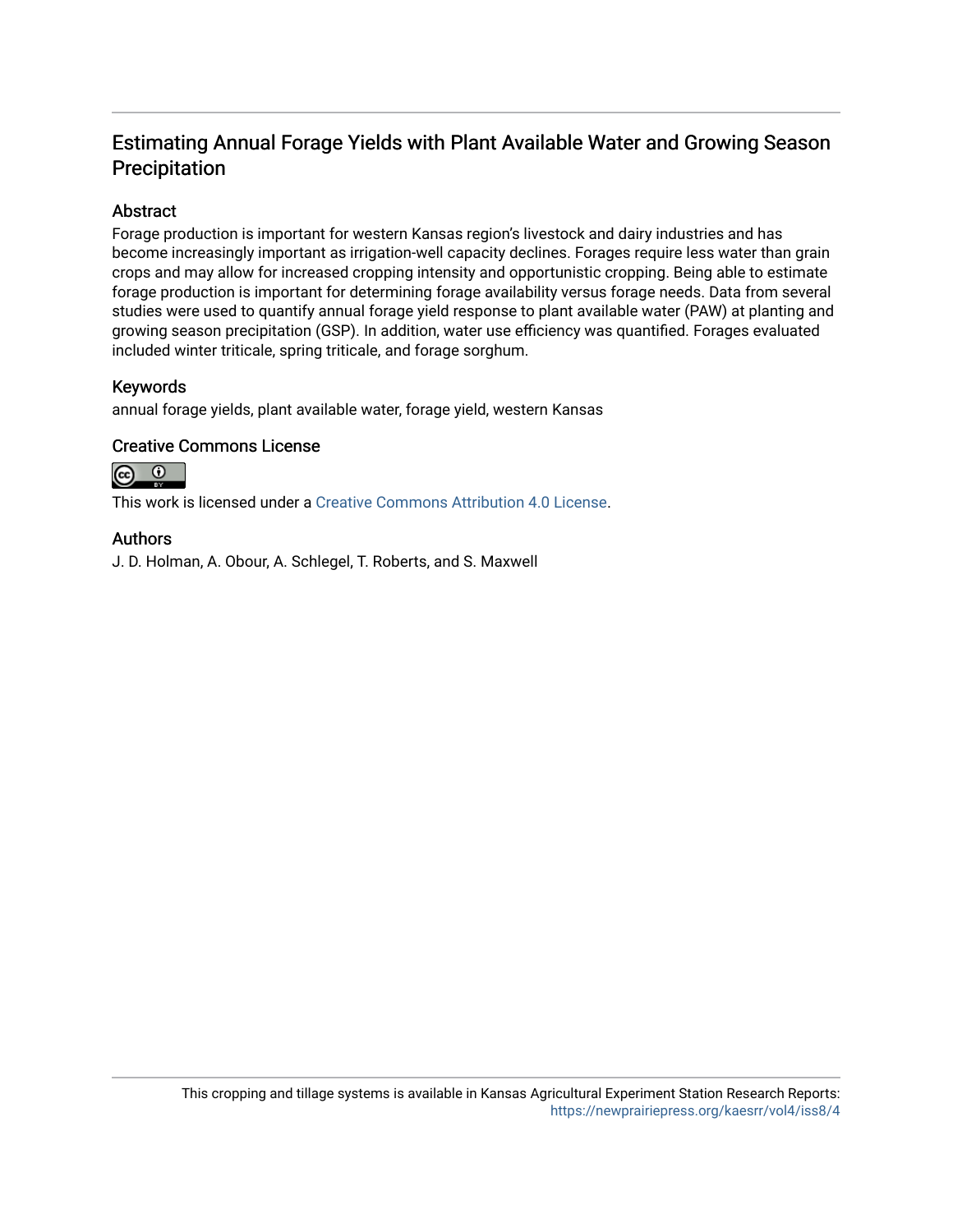

# 2018 SWREC Agricultural Research

## Estimating Annual Forage Yields with Plant Available Water and Growing Season Precipitation

*J. Holman, A. Obour, A. Schlegel, T. Roberts, and S. Maxwell* 

## **Summary**

Forage production is important for western Kansas region's livestock and dairy industries and has become increasingly important as irrigation-well capacity declines. Forages require less water than grain crops and may allow for increased cropping intensity and opportunistic cropping. Being able to estimate forage production is important for determining forage availability versus forage needs. Data from several studies were used to quantify annual forage yield response to plant available water (PAW) at planting and growing season precipitation (GSP). In addition, water use efficiency was quantified. Forages evaluated included winter triticale, spring triticale, and forage sorghum.

## **Introduction**

Annual forage crops are grown for a shorter time and require less moisture than traditional grain crops. Including annual forages in the cropping system might enable increased cropping intensity and opportunistic cropping. "Opportunistic cropping," or "flex cropping," is the planting of a crop when conditions (soil water and precipitation outlook) are favorable and fallowing when unfavorable. Forage producers in the region commonly grow winter triticale, forage sorghum, or spring triticale/oat. Producers are interested in forage crop rotations that enable increased pest management control options, spread out equipment and labor resources over the year, reduce weather risk, and increase profitability. Growing forages throughout the year greatly reduces the risk of crop failure. Understanding the yield relationship to PAW and GSP would help producers better meet their forage needs.

## *Study Objectives*

- 1. Quantify yield relationship of winter, spring, and summer forages with PAW and GSP.
- 2. Determine water use efficiency of winter, spring, and summer forages.

## Experimental Procedures

Annual forages were grown as part of several different rotation experiments near Garden City, KS. Plant available water, growing season precipitation, and forage yield were measured annually. Data for winter triticale and forage sorghum were available from 2008 through 2017, and spring triticale from 2012 through 2017.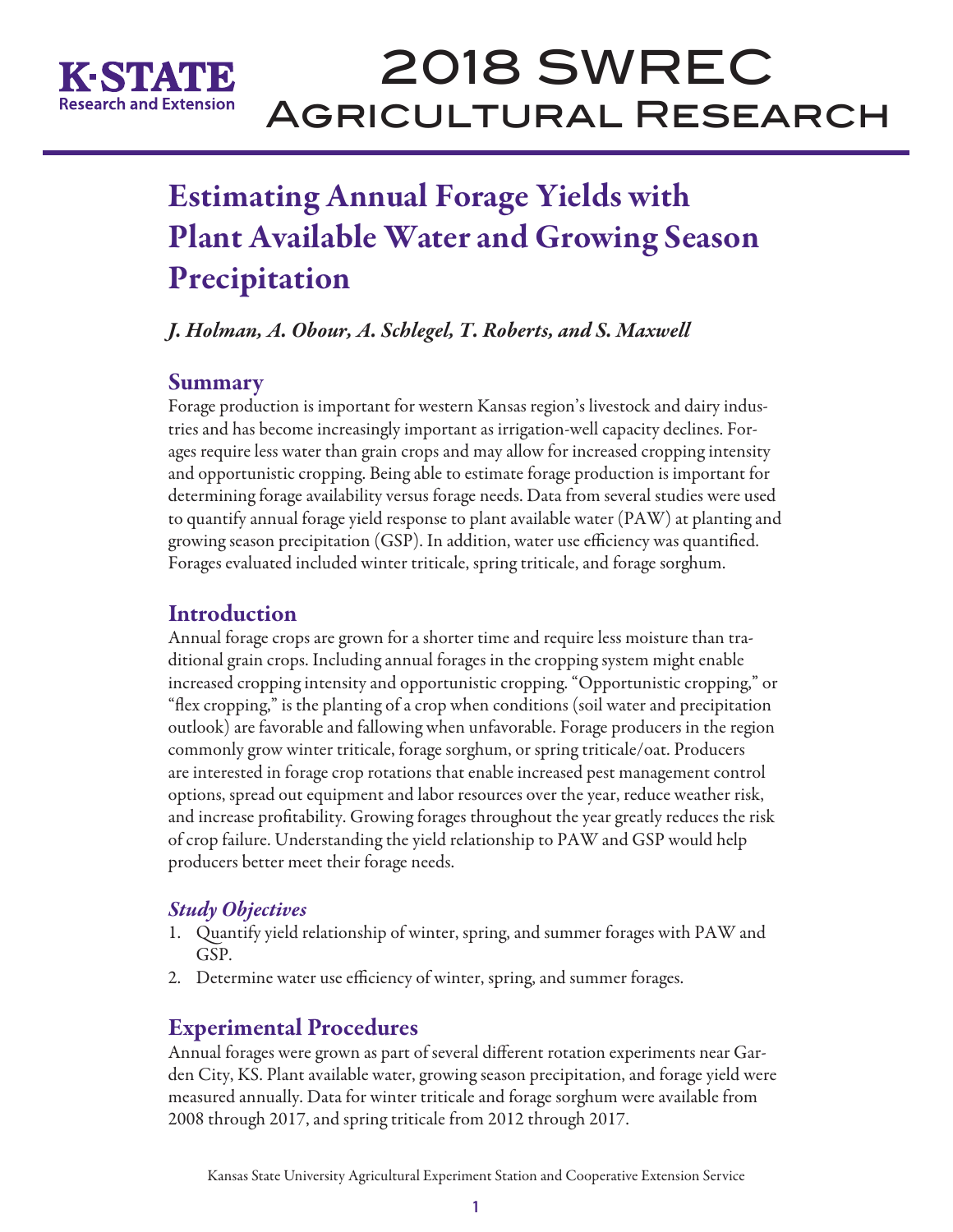#### 2018 SWREC Agricultural Research

Annually, winter triticale was planted at the end of September, spring triticale was planted at the beginning of March, and forage sorghum was planted at the beginning of June. Crops were harvested at early heading to optimize forage yield and quality (Feekes 10.1) (Large 1954). Annually, winter triticale was harvested approximately May 15, spring oat was harvested approximately June 1, and forage sorghum was harvested approximately the end of August. Forage yields were determined from a  $3-x$  30-ft area cut 3 in. high using a small plot Carter forage harvester for each plot. Forage yield was measured at each harvest. Gravimetric soil moisture content was measured at planting and harvest to a depth of 6 ft using 1-ft increments. Precipitation storage efficiency (percent of precipitation stored during the fallow period) was quantified for each fallow period, and crop water use efficiency (forage yield divided by soil water used plus precipitation) was determined for each crop harvest. Crop yield response to plant available water at planting was regressed to estimate yield. These yield data will eventually be used to develop a yield prediction model based on historical or expected weather conditions when sufficient years of data are obtained.

Data produced by this study will be used to evaluate the economics of forage rotations and tillage. Production costs and returns will be calculated using typical values for the region. The implication of using forages on crop insurance dynamics and risk exposure is a critical component of a producer's decision-making process and will be evaluated at the conclusion of this study.

### Results and Discussion

#### *Winter Triticale*

Winter triticale forage yield was correlated to PAW and GSP, although yield response was highly variable. Plant available water explained approximately 13% and GSP explained 5% of the variability in forage yield (Figures 1 and 2). Together, PAW and GSP explained 48% of the variability in forage yield (Figure 3). For every inch of water used (soil water plus GSP), yield was increased 640 lb/a. Averaged across the study period, yield was 3,500 lb/a.

#### *Spring Triticale*

Spring triticale forage yield was significantly correlated to PAW and GSP, but yield response was highly variable. Plant available water and GSP both explained approximately 5% of the variability in forage yield independently (Figures 4 and 5). Combining PAW and GSP explained only 10% of the yield variability; suggesting something other than moisture, most likely temperature greatly impacts yield (Figure 6). For every inch of water used (soil water plus GSP), yield was increased 187 lb/a. Averaged across the study period, yield was 1,450 lb/a.

#### *Forage Sorghum*

Forage sorghum forage yield was correlated to PAW but not GSP, and yield response was variable. Plant available water explained approximately 22% and GSP explained 3% of the variability in forage yield (Figures 7 and 8). Together, PAW and GSP explained 23% of the variability in forage yield (Figure 9). For every inch of water used (soil water plus GSP), yield was increased 410 lb/a. Averaged across the study period, yield was 5,400 lb/a.

Kansas State University Agricultural Experiment Station and Cooperative Extension Service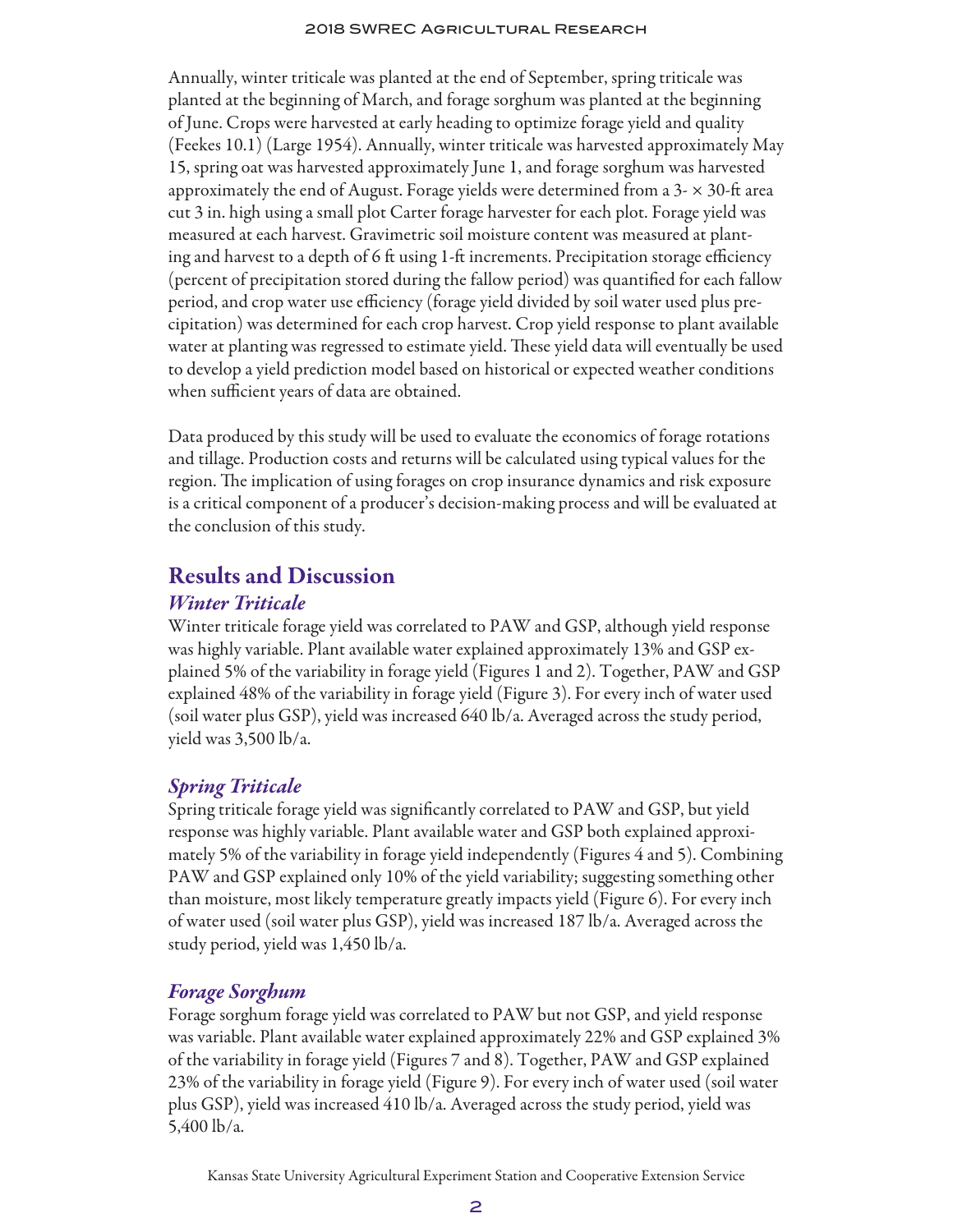## References

Large, E.C. 1954. Growth stages in cereals illustration of the Feekes scale. Plant Pathology. 3 (4): 128–129. doi:10.1111/j.1365-3059.1954.tb00716.x



Figure 1. Winter triticale yield response to plant available water at planting.



Figure 2. Winter triticale yield response to growing season precipitation.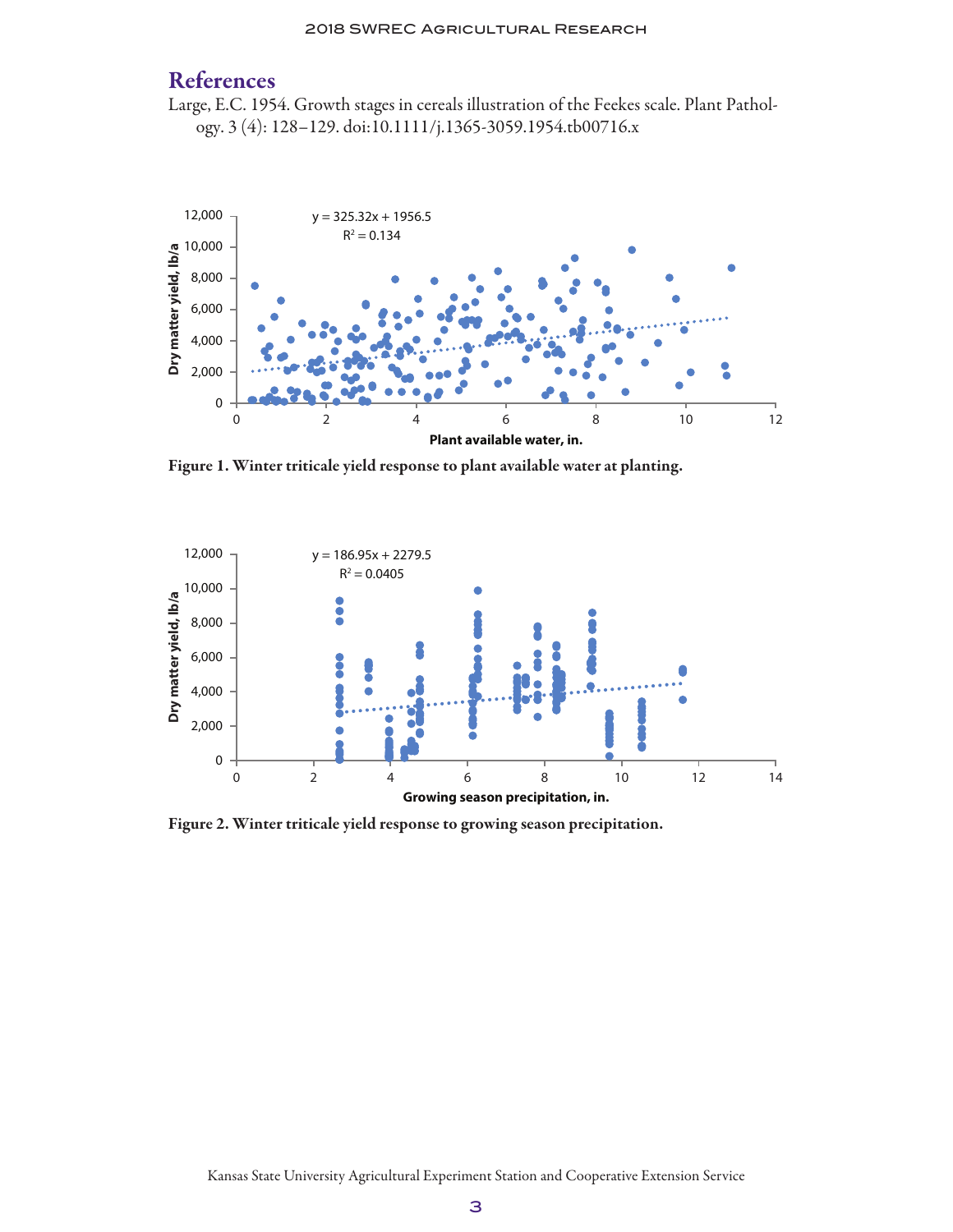

Figure 3. Winter triticale yield response to water use (soil water plus growing season precipitation) and average yield (bold line) across the study period.



Figure 4. Spring triticale yield response to plant available water at planting.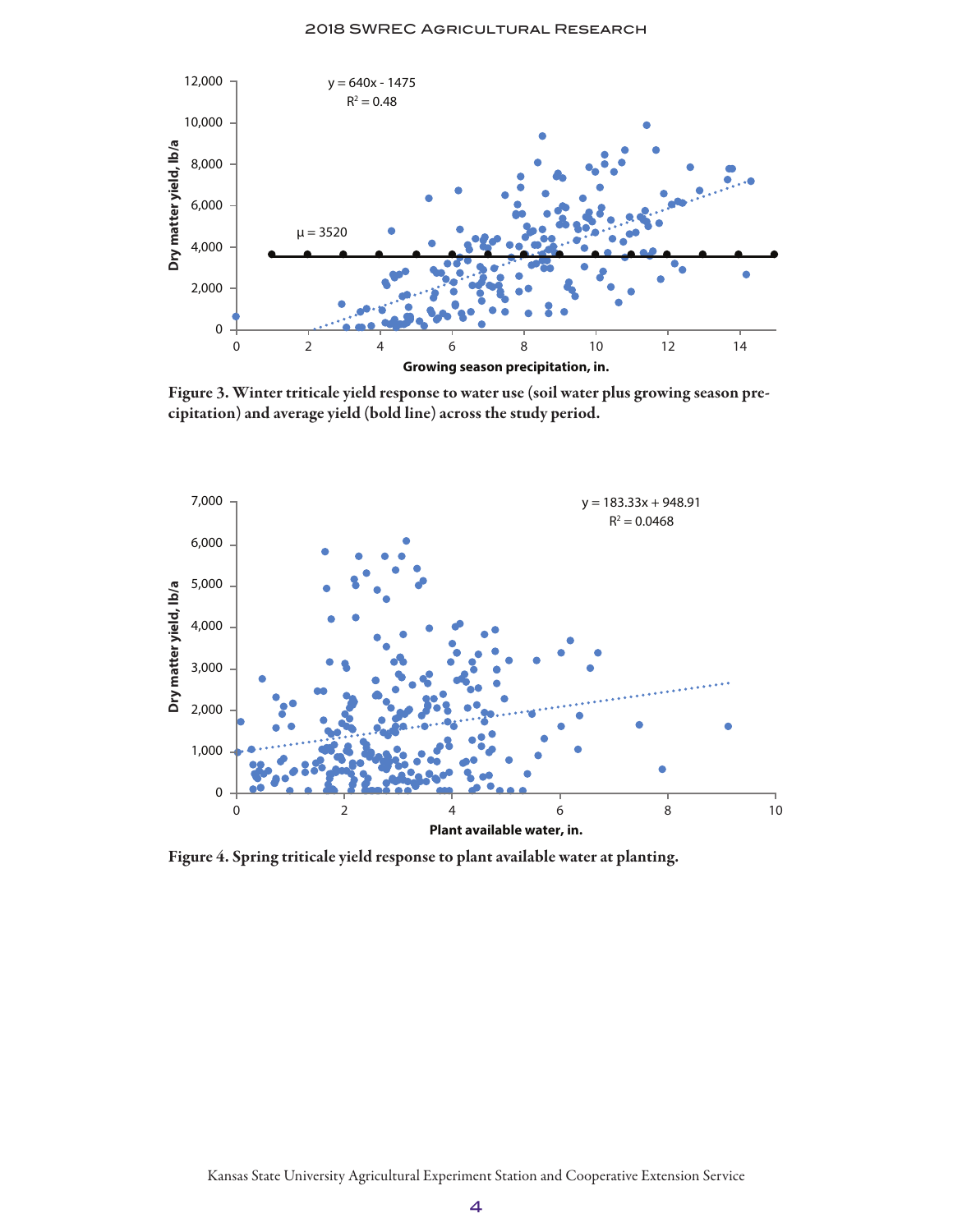

Figure 5. Spring triticale yield response to growing season precipitation.



Figure 6. Spring triticale yield response to water use (soil water plus growing season precipitation) and average yield (bold line) across the study period.

Kansas State University Agricultural Experiment Station and Cooperative Extension Service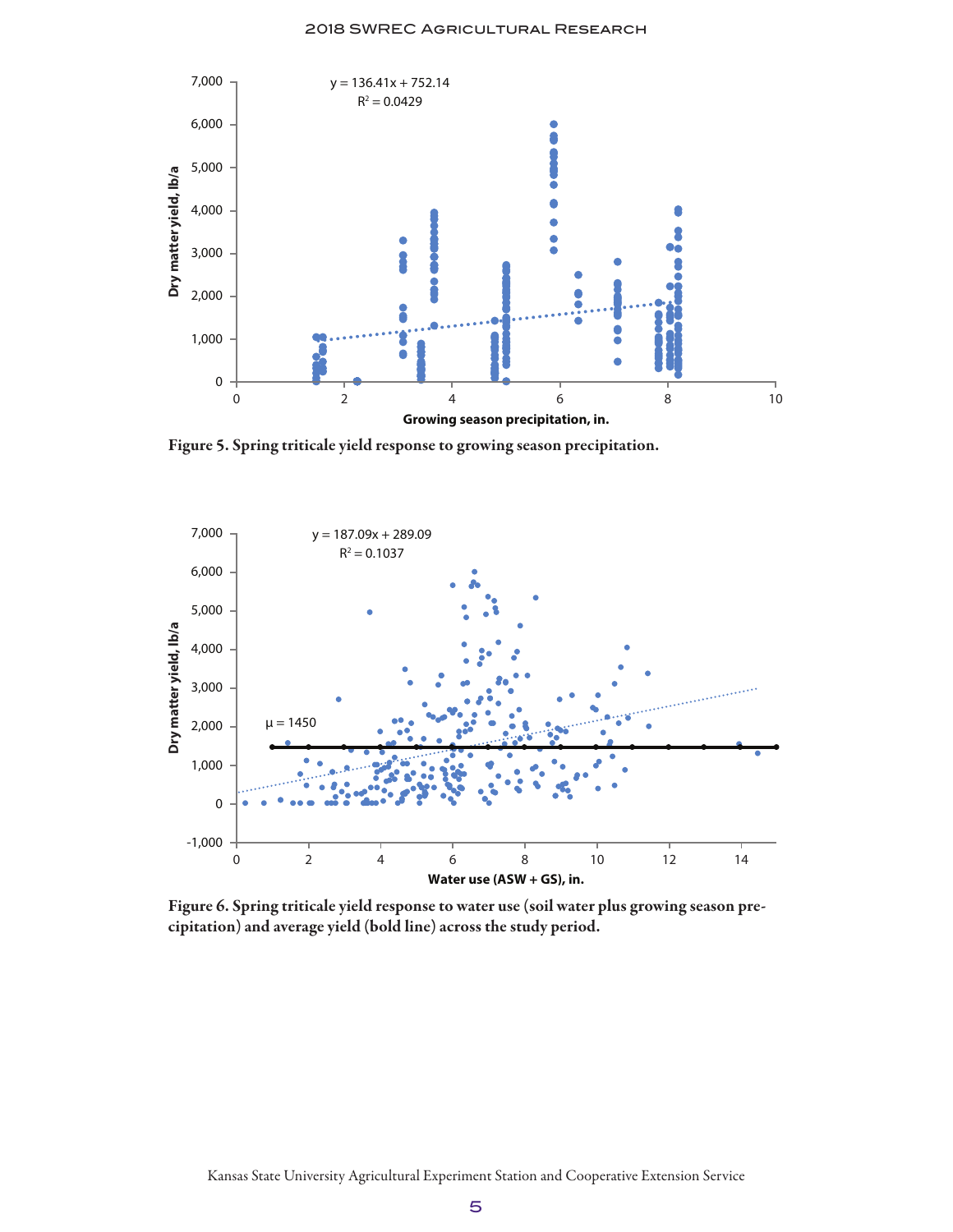

Figure 7. Forage sorghum yield response to plant available water at planting.



Figure 8. Forage sorghum yield response to growing season precipitation.